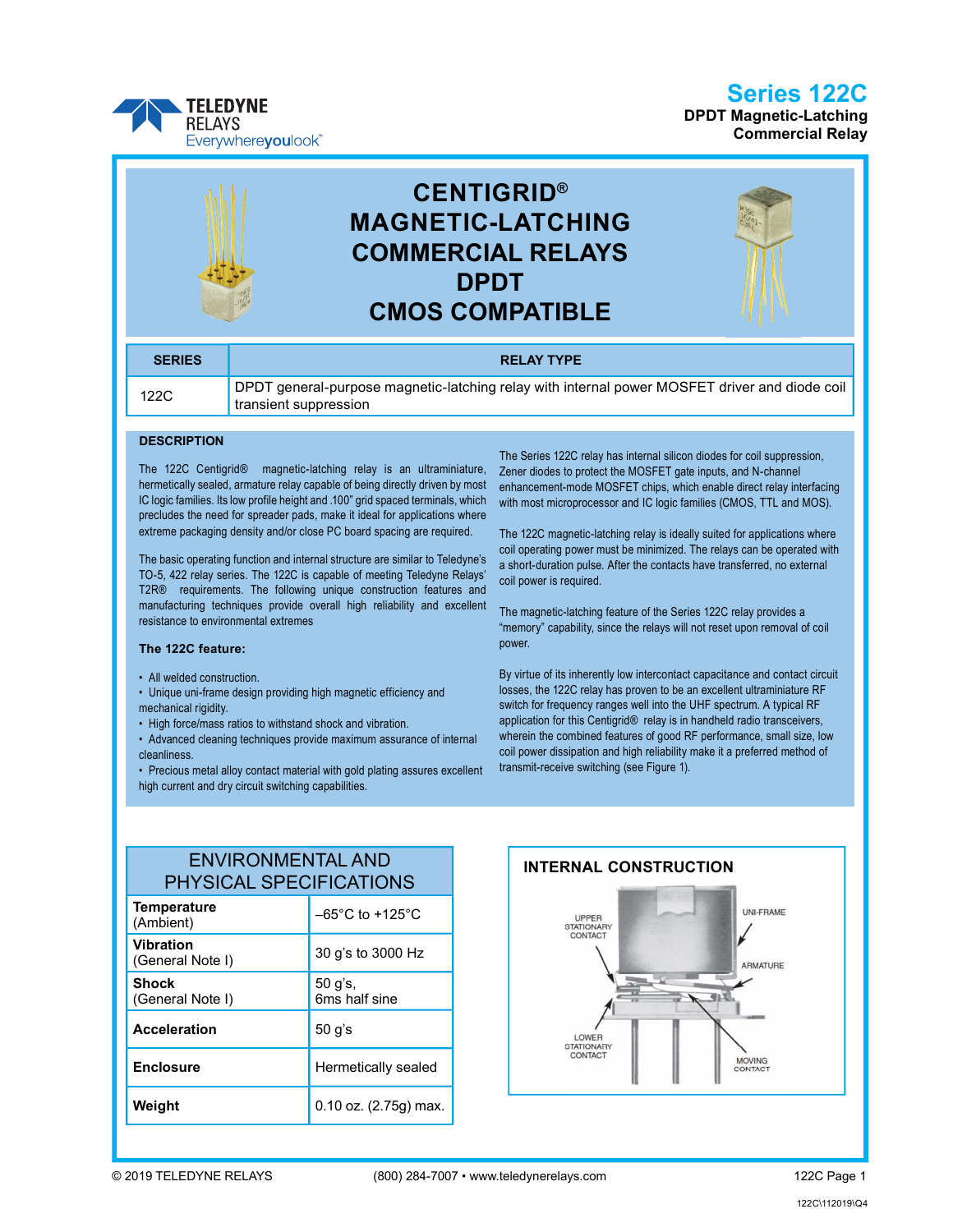## Series 122C

DPDT Magnetic-Latching Commercial Relay



| <b>SERIES 122C</b><br><b>GENERAL ELECTRICAL SPECIFICATIONS (@25°C)</b>              |                                        |                                                                                                                                                              |                                |  |
|-------------------------------------------------------------------------------------|----------------------------------------|--------------------------------------------------------------------------------------------------------------------------------------------------------------|--------------------------------|--|
| <b>Contact Arrangement</b>                                                          |                                        | 2 Form C (DPDT)                                                                                                                                              |                                |  |
| <b>Rated Duty</b>                                                                   |                                        | Continuous                                                                                                                                                   |                                |  |
| <b>Contact Resistance</b>                                                           |                                        | $0.125$ $\Omega$ max. before life; 0.225 max. after life at 1A / 28 Vdc (mea-<br>sured 1/8" from header)                                                     |                                |  |
| <b>Contact Load Rating (DC)</b>                                                     |                                        | Resistive:<br>1 A/ 28 Vdc<br>200 mA/ 28 Vdc (320mH)<br>Inductive:<br>100 mA / 28 Vdc (320mH)<br>Lamp:<br>10 to 50 µA @ 10 to 50 mV<br>Low level:             |                                |  |
| <b>Contact Load Rating (AC)</b>                                                     |                                        | Resistive: 250 mA / 115Vac, 60 and 400 Hz (Case not grounded)<br>100 mA / 115 Vac, 60 and 400 Hz (Case grounded)                                             |                                |  |
| <b>Contact Life Ratings</b>                                                         |                                        | 10,000,000 cycles (typical) at low level<br>1,000,000 cycles (typical) at 0.5 A / 28 Vdc resistive<br>100,000 cycles min. at all other loads specified above |                                |  |
| <b>Contact Overload Rating</b>                                                      |                                        | 2 A / 28 Vdc Resistive (100 cycles min.)                                                                                                                     |                                |  |
| <b>Contact Carry Rating</b>                                                         |                                        | <b>Contact Factory</b>                                                                                                                                       |                                |  |
| <b>Operate Time</b>                                                                 |                                        | 1.5 msec max. at nominal rated coil voltage                                                                                                                  |                                |  |
| <b>Contact Bounce</b>                                                               |                                        | 1.5 msec max.                                                                                                                                                |                                |  |
| Min. Operate Pulse                                                                  |                                        | 4.5 msec width @ rated voltage                                                                                                                               |                                |  |
| <b>Intercontact Capacitance</b>                                                     |                                        | 0.4 pf typical                                                                                                                                               |                                |  |
| <b>Insulation Resistance</b>                                                        |                                        | 10,000 M $\Omega$ min. between mutually isolated terminals                                                                                                   |                                |  |
| <b>Dielectric Strength</b>                                                          |                                        | 500 Vrms (60 Hz) @ atmospheric pressure                                                                                                                      | 70,000 ft: 125 Vrms /<br>60 Hz |  |
| <b>Negative Coil Transient (Vdc)</b>                                                |                                        | 1.0 Vdc Max.                                                                                                                                                 |                                |  |
| Min. Diode P.I.V. (Vdc)                                                             |                                        | 100                                                                                                                                                          |                                |  |
| Zener Voltage (Vdc)                                                                 |                                        | 17 min to 23 max                                                                                                                                             |                                |  |
| Zener Leakage Current @ 15.2 Vdc (µA)                                               |                                        | 2.5 max.                                                                                                                                                     |                                |  |
|                                                                                     | <b>Gate Volt. to Turn</b><br>Off (Vdc) | $0.5$ max                                                                                                                                                    |                                |  |
| <b>Power FET</b><br><b>Characteristics</b><br>-65 $^{\circ}$ C to +125 $^{\circ}$ C | <b>Gate Volt. to Turn</b><br>On (Vdc)  | 3.8 min (Note 8)                                                                                                                                             |                                |  |
|                                                                                     | Drain-Souce $(V_{\text{ns}})$<br>(Vdc) | 55 max.                                                                                                                                                      |                                |  |

### DETAILED ELECTRICAL SPECIFICATIONS (@25°C)

| <b>BASE PART NUMBERS (122C)</b>                   |          |      | $122C - 5$ | 122C-12 | 122C-26 |
|---------------------------------------------------|----------|------|------------|---------|---------|
|                                                   | Nom.     |      | 5.0        | 12.0    | 26.5    |
| Coil Voltage (Vdc)                                | Max.     |      | 5.6        | 16.0    | 32.0    |
| Coil Curent (S114DD)                              | (Note 9) | Min. | 82.2       | 20.5    | 7.2     |
| (mAdc@25 $^{\circ}$ C)                            |          | Max. | 114.9      | 27.8    | 15.2    |
| <b>Coil Operating Power</b><br>Nom.<br>@25°C (mW) |          | 505  | 287        | 351     |         |
| <b>Latch and Reset</b><br>Voltage (Vdc)           | Max.     |      | 3.5        | 9.0     | 18.0    |

122C Page 2 SPECIFICATIONS ARE SUBJECT TO CHANGE WITHOUT NOTICE © 2019 TELEDYNE RELAYS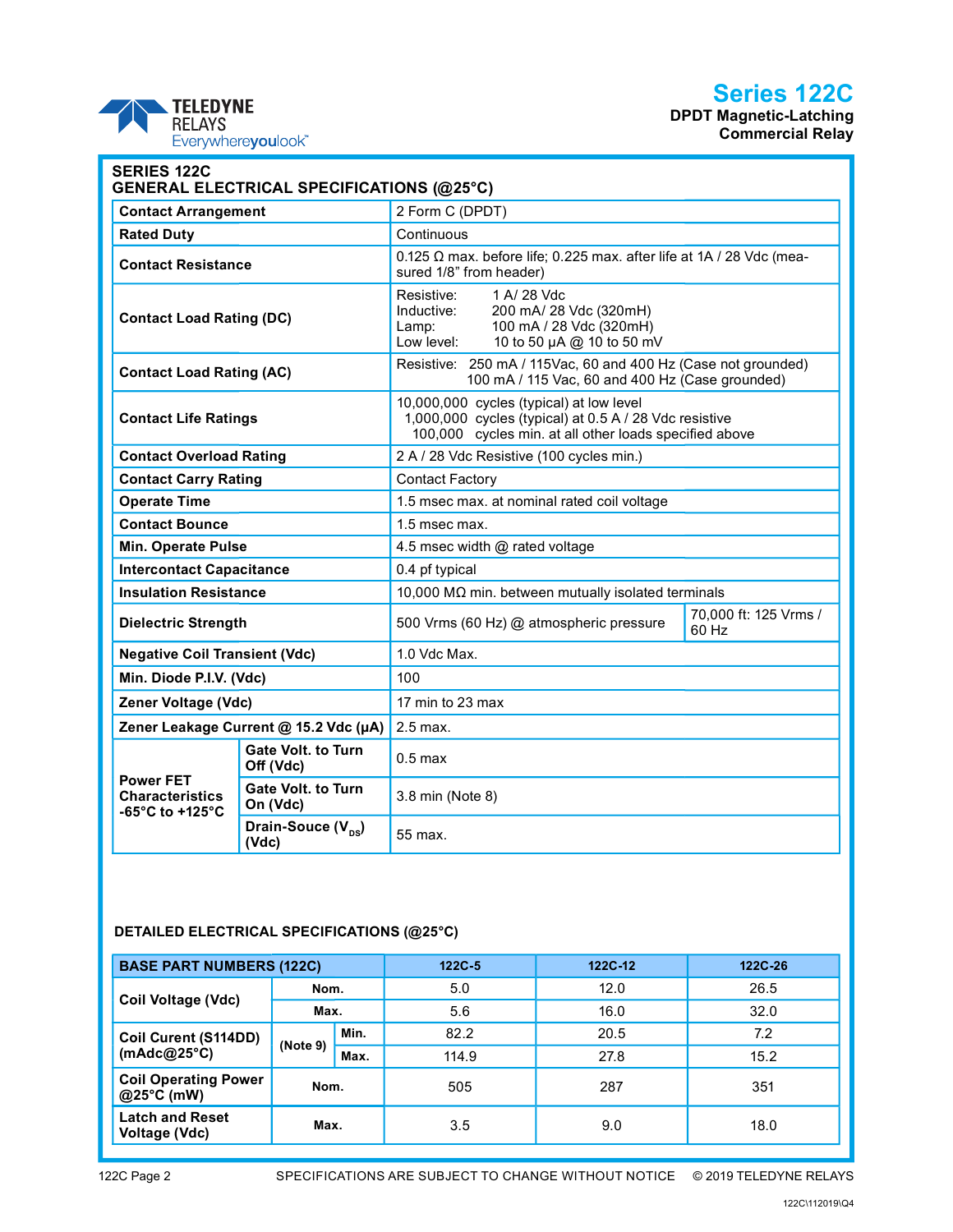### Series 122C DPDT Magnetic-Latching Commercial Relay



- 4. TO ORDER THE CASE GROUND OPTION, AFTER THE SERIES DESIGNATOR, ADD "YZ" TO THE PART NUMBER.
- 5. UNLESS OTHERWISE SPECIFIED, TOLERANCES ON DIMENSIONS ARE ± .010 INCH (0.025 MM)

**TELEDYNE RELAYS** 

Everywhereyoulook<sup>\*\*</sup>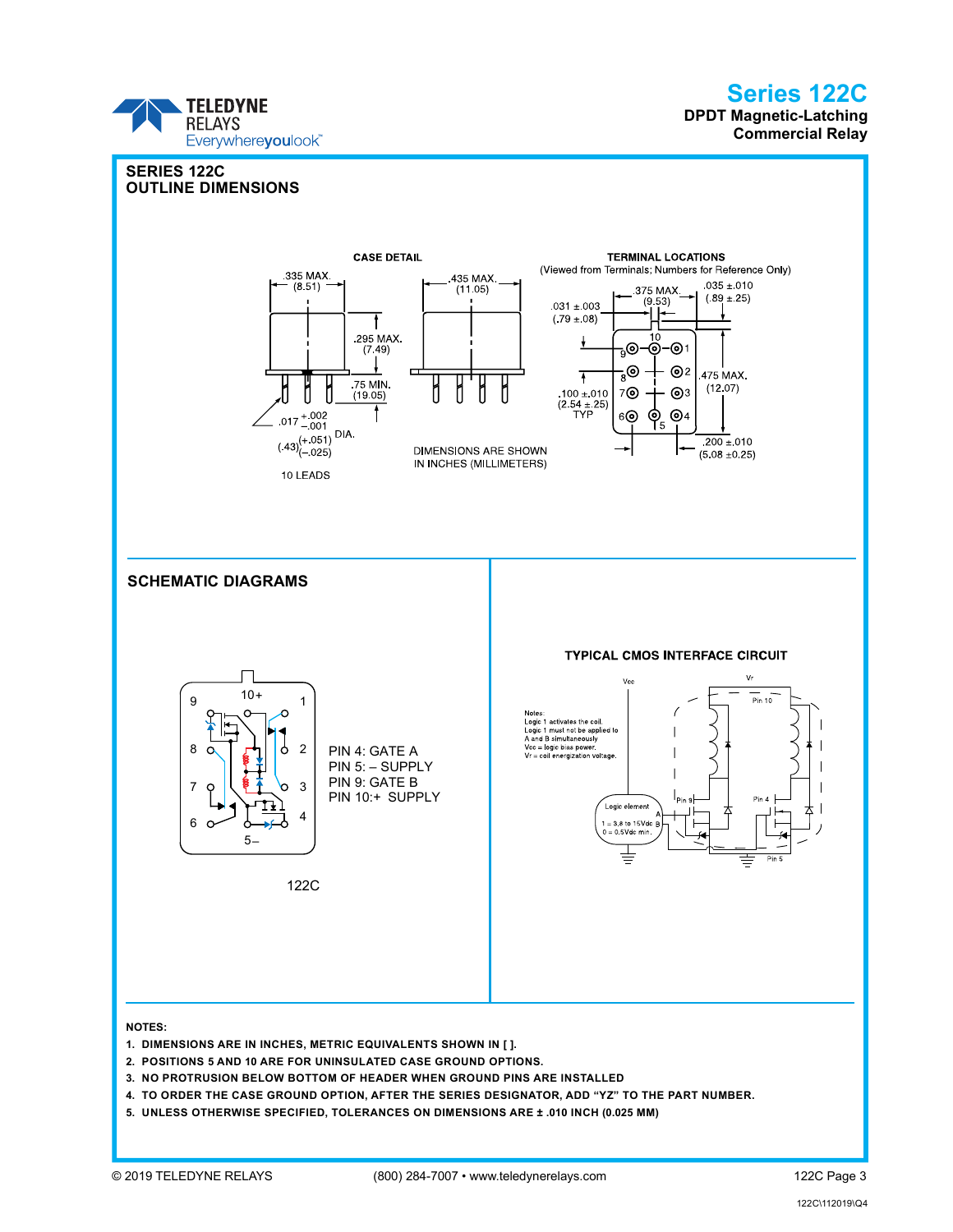

#### GENERAL NOTES

- 1. Relay contacts will exhibit no chatter in excess of 10 µsec or transfer in excess of 1 µsec.
- 2. "Typical" characteristics are estimates based on available data. No on-going verification tests are performed.
- 3. Unless otherwise specified, parameters are initial values.
- 4. Pins, 4, 5, 9 must be shorted when tested for insulation Resistance and Dielectric withstanding Voltage
- 5. Unless otherwise specified, relays will be supplied with either gold-plated or solder-coated leads.
- 6. The slash and characters appearing after the slash are not marked on the relay.
- 7. Screened HI-REL versions available. Contact factory.
- 8. Maximum rated gate voltage = 15 Vdc
- 9. Measured for 5 sec max. Includes allowance for "on" resistance of MOSFET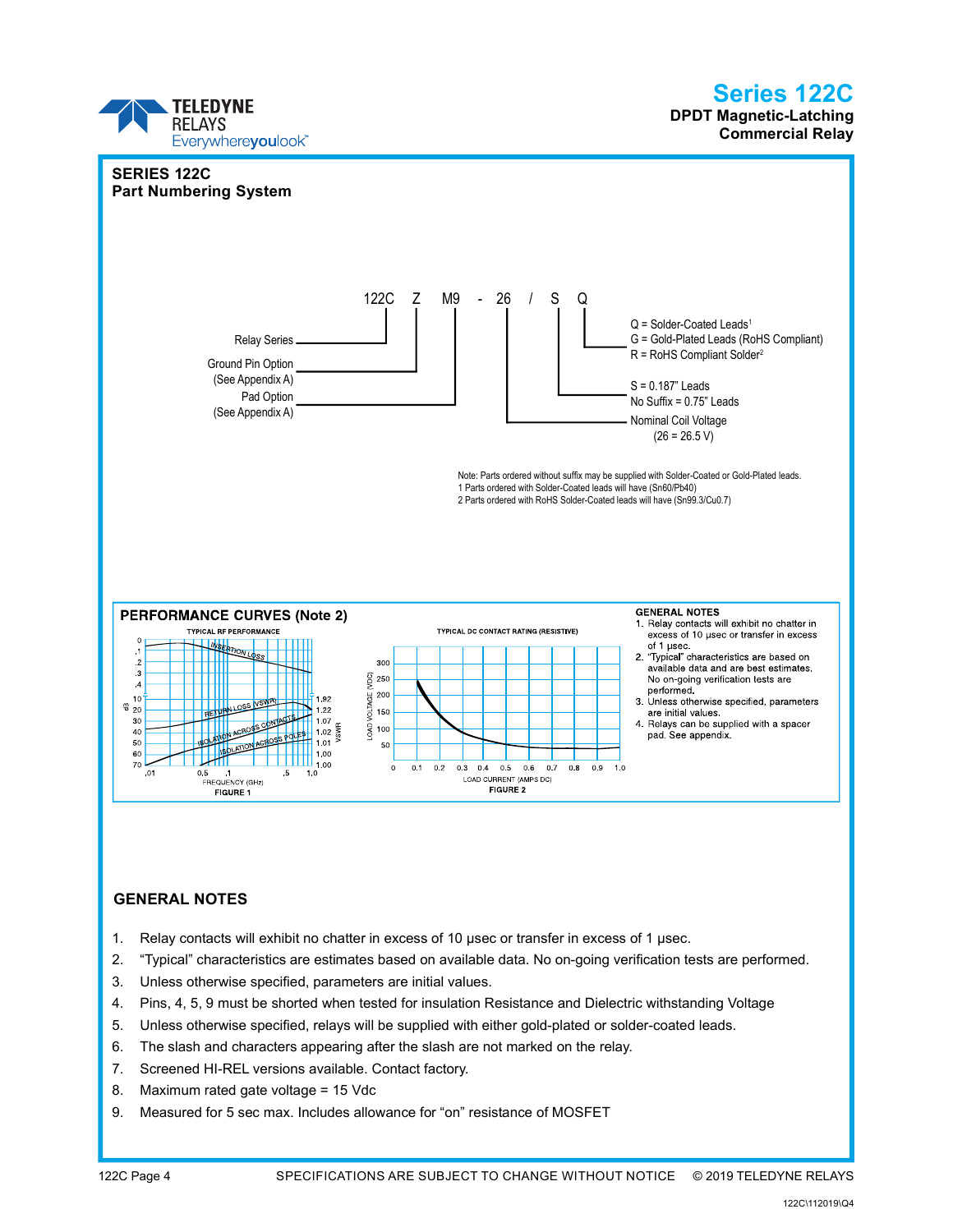# APPENDIX A : Spacer Pads

| <b>Pad designation and</b><br>bottom view dimensions  | <b>Height</b> | For use with the following:  | Dim. H<br>Max. |
|-------------------------------------------------------|---------------|------------------------------|----------------|
| Ø.150                                                 |               | ER412                        | .295 (7.49)    |
| [3.81]<br>(REF)                                       |               | 712, RF300, RF, RF700, RF703 | .300(7.62)     |
| මලු                                                   | Dim H<br>MAX  | ER422, 722                   | .305(7.75)     |
| ঔ<br>0)<br>രി<br>(၀)<br>මලම                           |               | ER432                        | .400(10.16)    |
|                                                       |               | 732, RF303                   | .410(10.41)    |
| "M4" Pad for TO-5                                     |               | RF312                        | .350 (8.89)    |
| $\circ$<br>$\circ$<br>⊚<br>$\circ$<br>o,              | Dim H         | ER411                        | .295 (7.49)    |
|                                                       | MAX           | <b>RF311</b>                 | .300(7.62)     |
| "M4" Pad for TO-5                                     |               | RF331                        | .410(10.41)    |
|                                                       |               | 172                          | .305(7.75)     |
| $\odot$                                               | Dim H         | ER114, J114                  | .300(7.62)     |
| $\odot$<br>$_{\odot}$<br>$\bigcirc$<br>$\odot$<br>(၀) | MAX           | ER134, J134                  | .400(10.16)    |
| ⊚<br>$\odot$<br>$_{\odot}$                            |               | <b>RF100</b>                 | .315(8.00)     |
| "M4" Pad for Centigrid®                               |               | RF103                        | .420 (10.67)   |
| .156<br>$[3.96]$<br>(REF)                             |               | 122C, A152                   | .320(8.13)     |
| ⊙<br>⊚<br>⊚                                           |               | ER116C, J116C                | .300(7.62)     |
| C<br>(၀)<br>.256<br>[6.5]<br>(REF)<br>ତ<br>⊚          | Dim H<br>MAX  | ER136C, J136C                | .400(10.16)    |
| $\odot$<br>$_{\odot}$<br>⊚                            |               | <b>RF180</b>                 | .325 (8.25)    |
| "M9" Pad for Centigrid®                               |               | A150                         | .305(7.75)     |

#### Notes:

- 1. Spacer pad material: Polyester film.
- 2. To specify an "M4" or "M9" spacer pad, refer to the mounting variants portion of the part numbering example in the applicable datasheet.
- 3. Dimensions are in inches (mm).
- 4. Unless otherwise specified, tolerance is  $\pm$  .010" (.25 mm).
- 5. Add 10 mΩ to the contact resistance shown in the datasheet.
- 6. Add 0.01 oz. (0.25 g) to the weight of the relay assembly shown in the datasheet.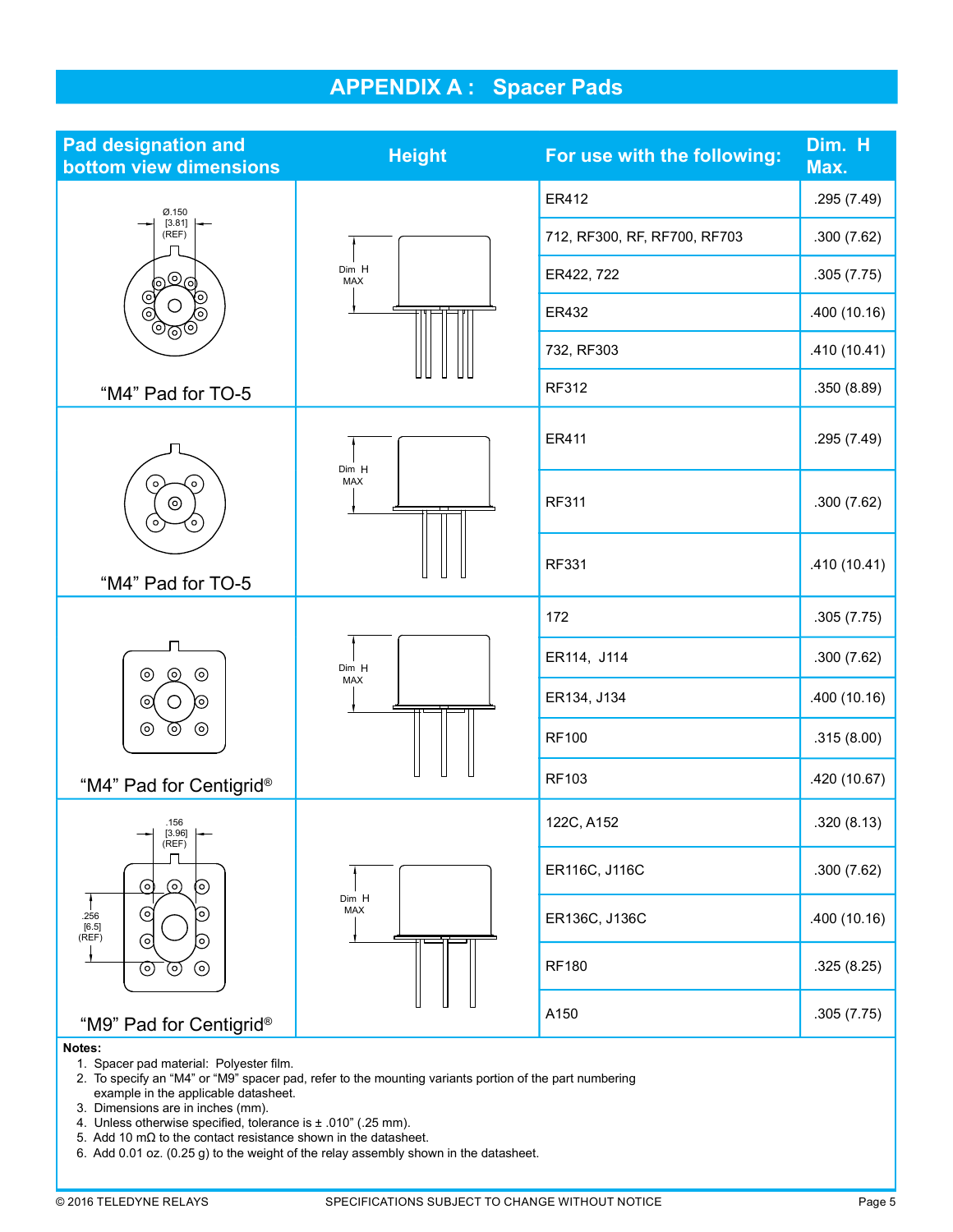# APPENDIX A : Spreader Pads

| <b>Pad designation and</b><br>bottom view dimensions                   | <b>Height</b>               | For use with the following: | Dim. H<br>Max. |
|------------------------------------------------------------------------|-----------------------------|-----------------------------|----------------|
| .370 [9.4]<br>MAX SQ                                                   |                             | ER411T, ER412, J412         | .388(9.86)     |
| .100<br>[2.54]<br>.150                                                 | Dim H<br><b>MAX</b><br>.014 | 712                         | .393(9.99)     |
| [3.81]<br>$\bullet$<br>⊕<br>.300<br>[7.62]<br>⊕<br>⊕<br>.100<br>[2.54] | [0.36]<br>(REF)             | ER432, J432                 | .493 (12.52)   |
| $\left  - \frac{.200}{[5.08]} \right $                                 | .370<br>[9.4]<br><b>MIN</b> | 732                         | .503 (12.78)   |
| "M" Pad 5/6/                                                           |                             | J421, J422, ER422, 722      | .398(10.11)    |

#### Notes:

- 1. Spreader pad material: Diallyl Phthalate.
- 2. To specify an "M", "M2" or "M3" spreader pad, refer to the mounting variants portion of the part number example in the applicable datasheet.
- 3. Dimensions are in inches (mm).
- 4. Unless otherwise specified, tolerance is  $\pm$  .010" (0.25 mm).
- $5/$ . Add 25 mΩ to the contact resistance shown in the datasheet.
- $6/$ . Add .01 oz. (0.25 g) to the weight of the relay assembly shown in the datasheet.
- $\underline{7}$ . Add 50 m $\Omega$  to the contact resistance shown in the datasheet.
- $8/$ . Add 0.025 oz (0.71 g) to the weight of the relay assembly shown in the datasheet.
- 9/. M3 pad to be used only when the relay has a center pin (e.g. ER411M3-12A, 722XM3-26.)